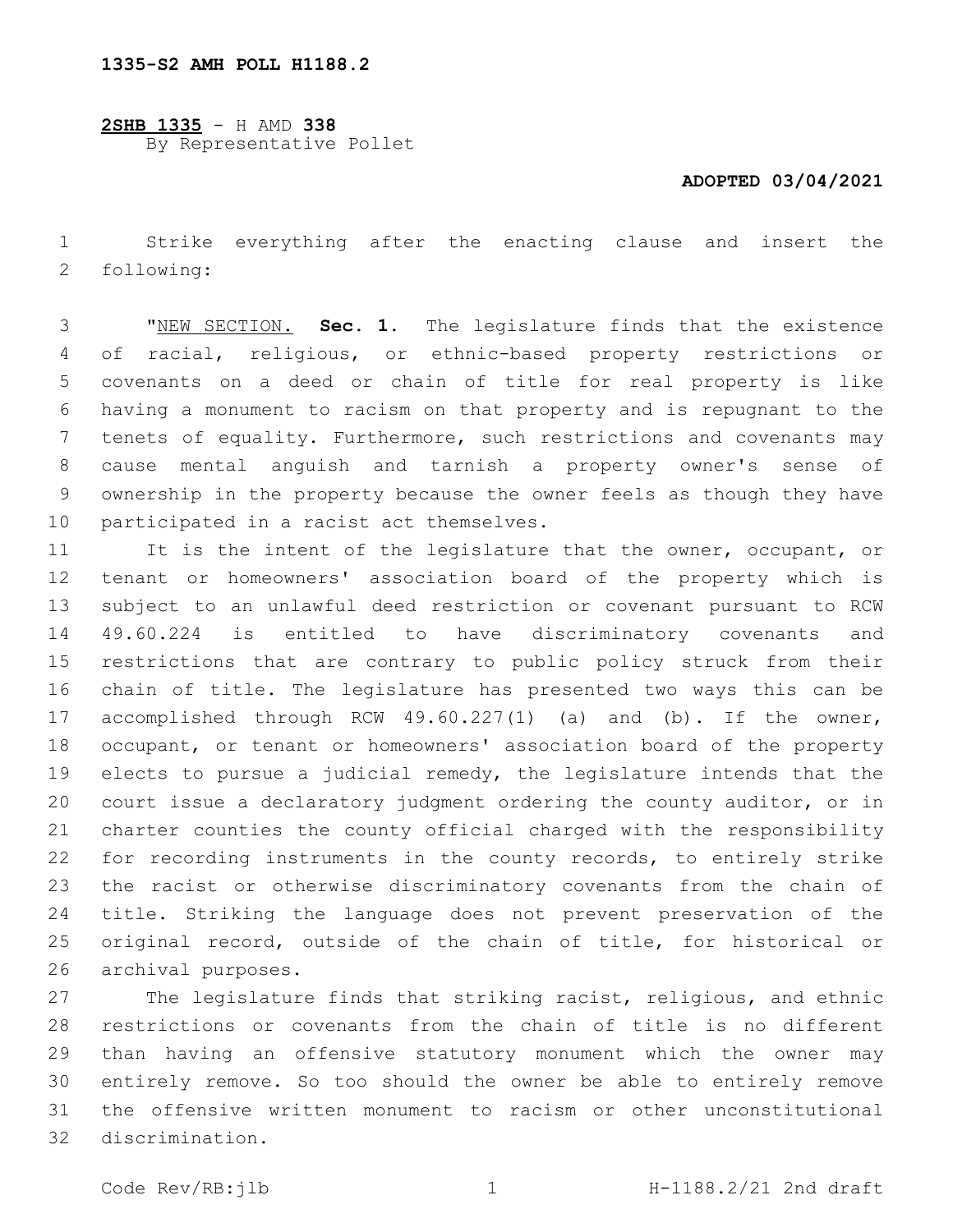NEW SECTION. **Sec. 2.** A new section is added to chapter 49.60 2 RCW to read as follows:

 (1) Subject to the availability of amounts appropriated for this specific purpose, the University of Washington and Eastern Washington University shall review existing recorded covenants and deed restrictions to identify those recorded documents that include racial or other restrictions on property ownership or use against protected classes that are unlawful under RCW 49.60.224. For properties subject to such racial and other unlawful restrictions, the universities shall provide notice to the property owner and to the county auditor of the county in which the property is located. The universities shall provide information to the property owner on how such provisions can be struck pursuant to RCW 49.60.227. The universities may contract with other public and private not-for-profit higher education institutions that are regionally accredited to carry out the review and notification requirements of this section.

17 (2) This section expires July 1, 2027.

 **Sec. 3.** RCW 64.06.020 and 2019 c 455 s 3 are each amended to 19 read as follows:

 (1) In a transaction for the sale of improved residential real property, the seller shall, unless the buyer has expressly waived the right to receive the disclosure statement under RCW 64.06.010, or unless the transfer is otherwise exempt under RCW 64.06.010, deliver to the buyer a completed seller disclosure statement in the following format and that contains, at a minimum, the following information:

26 INSTRUCTIONS TO THE SELLER

 Please complete the following form. Do not leave any spaces blank. If the question clearly does not apply to the property write "NA." If 29 the answer is "yes" to any \* items, please explain on attached sheets. Please refer to the line number(s) of the question(s) when you provide your explanation(s). For your protection you must date and sign each page of this disclosure statement and each attachment. Delivery of the disclosure statement must occur not later than five business days, unless otherwise agreed, after mutual acceptance of a written contract to purchase between a buyer and a seller.

## 36 NOTICE TO THE BUYER

THE FOLLOWING DISCLOSURES ARE MADE BY SELLER ABOUT THE CONDITION OF

38 THE PROPERTY LOCATED AT. . . . . . . . . . . . . .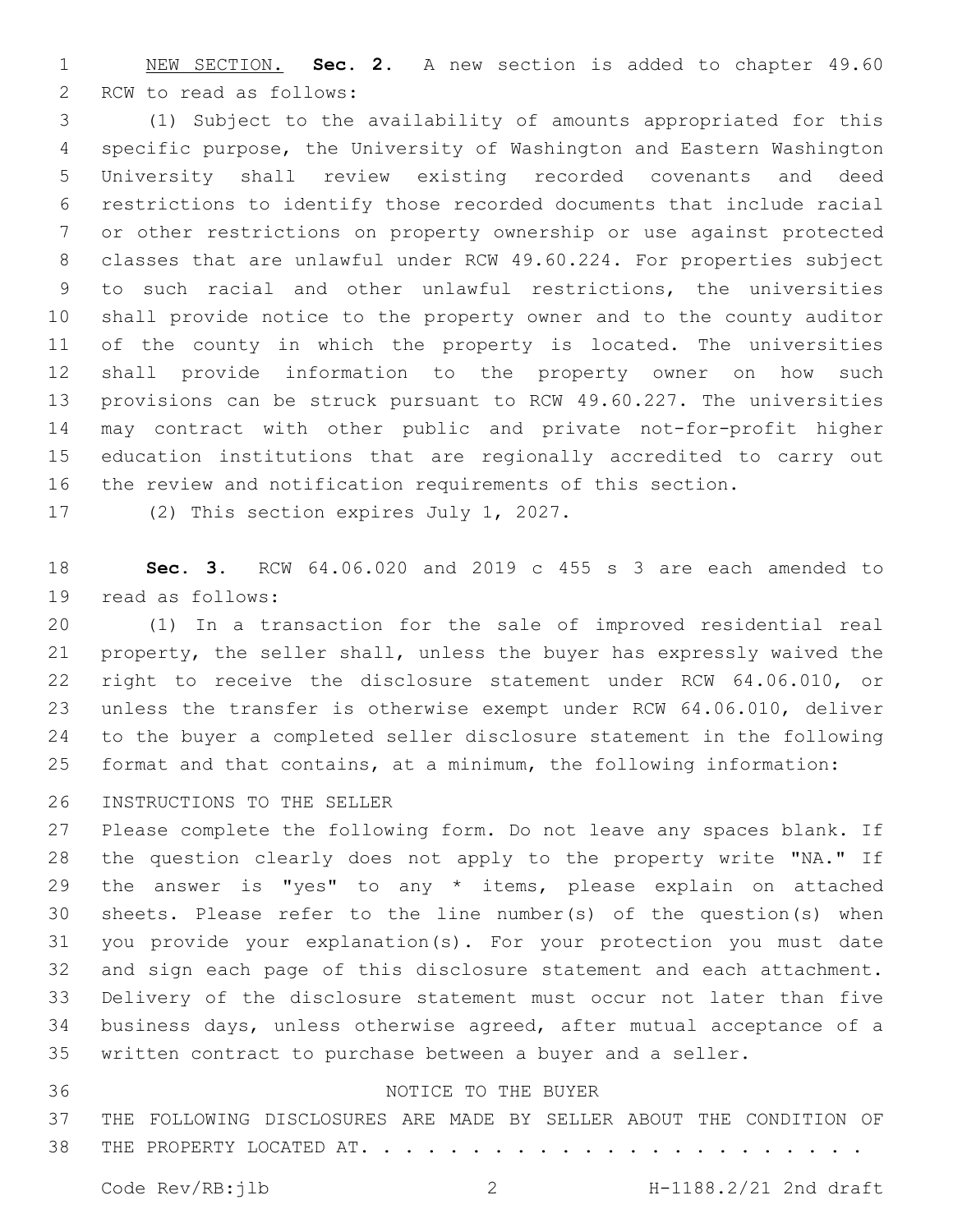("THE PROPERTY"), OR AS LEGALLY DESCRIBED ON ATTACHED EXHIBIT A.

 SELLER MAKES THE FOLLOWING DISCLOSURES OF EXISTING MATERIAL FACTS OR MATERIAL DEFECTS TO BUYER BASED ON SELLER'S ACTUAL KNOWLEDGE OF THE PROPERTY AT THE TIME SELLER COMPLETES THIS DISCLOSURE STATEMENT. UNLESS YOU AND SELLER OTHERWISE AGREE IN WRITING, YOU HAVE THREE BUSINESS DAYS FROM THE DAY SELLER OR SELLER'S AGENT DELIVERS THIS DISCLOSURE STATEMENT TO YOU TO RESCIND THE AGREEMENT BY DELIVERING A SEPARATELY SIGNED WRITTEN STATEMENT OF RESCISSION TO SELLER OR SELLER'S AGENT. IF THE SELLER DOES NOT GIVE YOU A COMPLETED DISCLOSURE STATEMENT, THEN YOU MAY WAIVE THE RIGHT TO RESCIND PRIOR TO OR AFTER THE TIME YOU ENTER INTO A SALE AGREEMENT.

 THE FOLLOWING ARE DISCLOSURES MADE BY SELLER AND ARE NOT THE REPRESENTATIONS OF ANY REAL ESTATE LICENSEE OR OTHER PARTY. THIS INFORMATION IS FOR DISCLOSURE ONLY AND IS NOT INTENDED TO BE A PART OF ANY WRITTEN AGREEMENT BETWEEN BUYER AND SELLER.

 FOR A MORE COMPREHENSIVE EXAMINATION OF THE SPECIFIC CONDITION OF THIS PROPERTY YOU ARE ADVISED TO OBTAIN AND PAY FOR THE SERVICES OF QUALIFIED EXPERTS TO INSPECT THE PROPERTY, WHICH MAY INCLUDE, WITHOUT LIMITATION, ARCHITECTS, ENGINEERS, LAND SURVEYORS, PLUMBERS, ELECTRICIANS, ROOFERS, BUILDING INSPECTORS, ON-SITE WASTEWATER TREATMENT INSPECTORS, OR STRUCTURAL PEST INSPECTORS. THE PROSPECTIVE BUYER AND SELLER MAY WISH TO OBTAIN PROFESSIONAL ADVICE OR INSPECTIONS OF THE PROPERTY OR TO PROVIDE APPROPRIATE PROVISIONS IN A CONTRACT BETWEEN THEM WITH RESPECT TO ANY ADVICE, INSPECTION, DEFECTS 25 OR WARRANTIES.

26 Seller . . . . is/ . . . . is not occupying the property.

| 27 | <b>I. SELLER'S DISCLOSURES:</b>                                                   |                          |                |                                         |  |  |  |
|----|-----------------------------------------------------------------------------------|--------------------------|----------------|-----------------------------------------|--|--|--|
| 28 | *If you answer "Yes" to a question with an asterisk (*), please explain your      |                          |                |                                         |  |  |  |
| 29 | answer and attach documents, if available and not otherwise publicly recorded. If |                          |                |                                         |  |  |  |
| 30 | necessary, use an attached sheet.                                                 |                          |                |                                         |  |  |  |
| 31 | 1. TITLE                                                                          |                          |                |                                         |  |  |  |
| 32 | $\lceil \cdot \rceil$ Yes                                                         | $\lceil \cdot \rceil$ No | [ ] Don't know | A. Do you have legal authority to sell  |  |  |  |
| 33 |                                                                                   |                          |                | the property? If no, please explain.    |  |  |  |
| 34 | $\lceil \cdot \rceil$ Yes                                                         | $\lceil \cdot \rceil$ No | [ ] Don't know | *B. Is title to the property subject to |  |  |  |
| 35 |                                                                                   |                          |                | any of the following?                   |  |  |  |
| 36 | (1) First right of refusal                                                        |                          |                |                                         |  |  |  |
| 37 | (2) Option                                                                        |                          |                |                                         |  |  |  |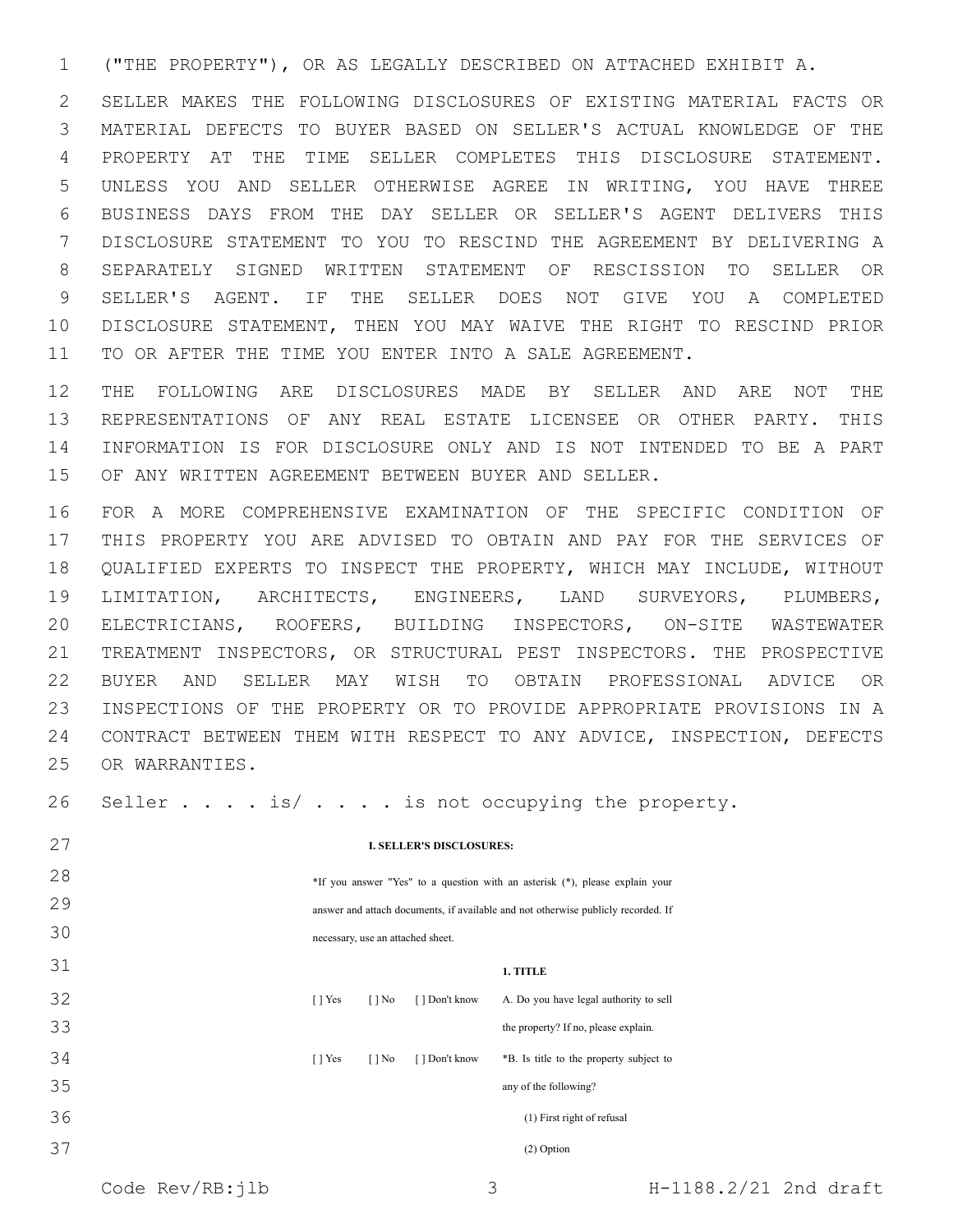| $\mathbf 1$    |                |                          |                | (3) Lease or rental agreement           |
|----------------|----------------|--------------------------|----------------|-----------------------------------------|
| $\overline{2}$ |                |                          |                | $(4)$ Life estate?                      |
| 3              | $\lceil$   Yes | $[$   No                 | [] Don't know  | *C. Are there any encroachments,        |
| $\sqrt{4}$     |                |                          |                | boundary agreements, or boundary        |
| 5              |                |                          |                | disputes?                               |
| 6              | [ ] Yes        | $[$   No                 | [ ] Don't know | *D. Is there a private road or easement |
| 7              |                |                          |                | agreement for access to the property?   |
| 8              | $\lceil$   Yes | $[$   No                 | [ ] Don't know | *E. Are there any rights-of-way,        |
| $\mathcal{G}$  |                |                          |                | easements, or access limitations that   |
| 10             |                |                          |                | may affect the Buyer's use of the       |
| 11             |                |                          |                | property?                               |
| 12             | [ ] Yes        | $[$   No                 | [ ] Don't know | *F. Are there any written agreements    |
| 13             |                |                          |                | for joint maintenance of an easement    |
| 14             |                |                          |                | or right-of-way?                        |
| 15             | [ ] Yes        | $[ ]$ No                 | [ ] Don't know | *G. Is there any study, survey project, |
| 16             |                |                          |                | or notice that would adversely affect   |
| 17             |                |                          |                | the property?                           |
| 18             | [ ] Yes        | $\lceil \cdot \rceil$ No | [ ] Don't know | *H. Are there any pending or existing   |
| 19             |                |                          |                | assessments against the property?       |
| 20             | $\lceil$   Yes | $[$   No                 | [ ] Don't know | *I. Are there any zoning violations,    |
| 21             |                |                          |                | nonconforming uses, or any unusual      |
| 22             |                |                          |                | restrictions on the property that would |
| 23             |                |                          |                | affect<br>future<br>construction<br>or  |
| 24             |                |                          |                | remodeling?                             |
| 25             | [ ] Yes        | $[$   No                 | [ ] Don't know | *J. Is there a boundary survey for the  |
| 26             |                |                          |                | property?                               |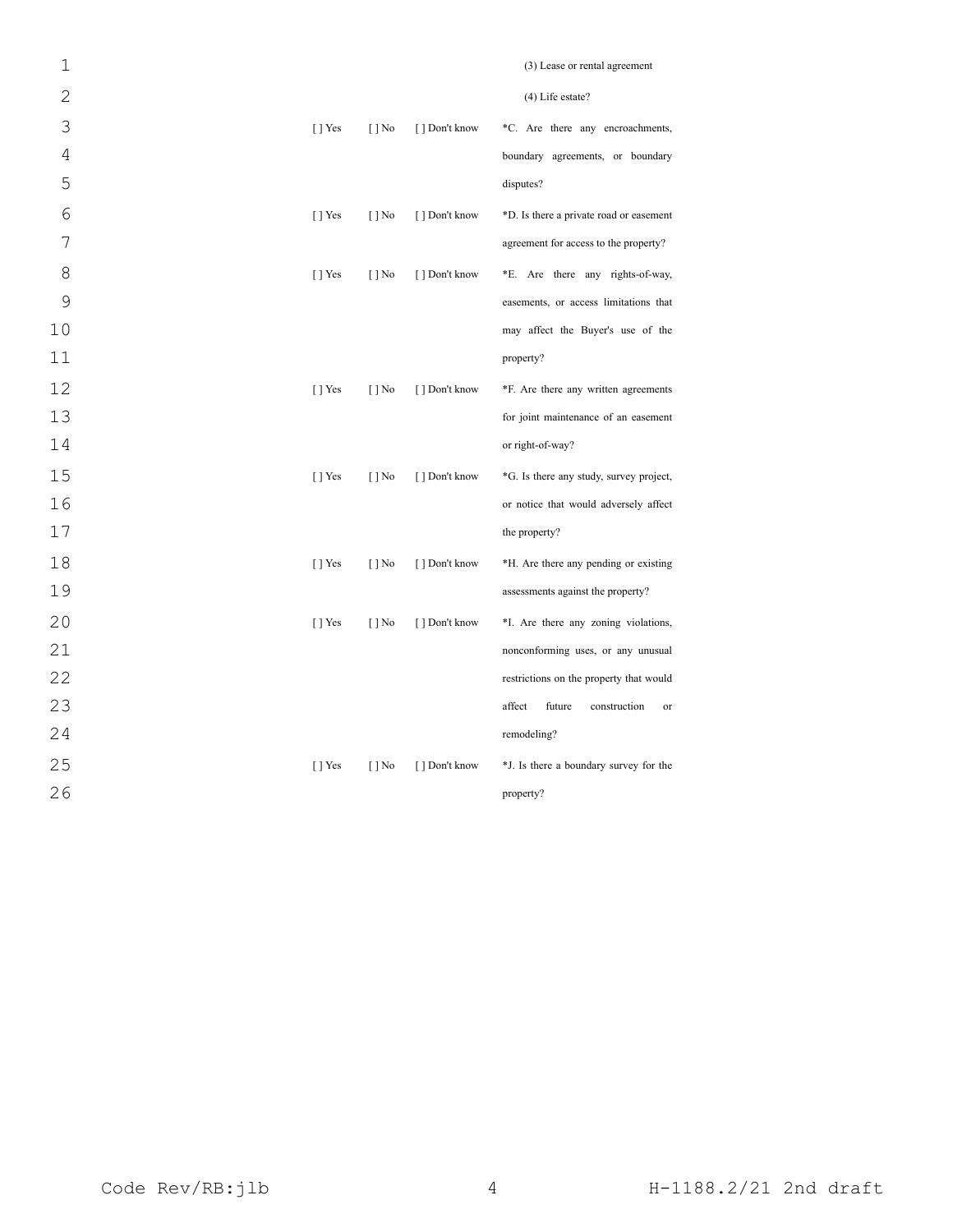| $\mathbf{1}$ | [] Yes    | $\lceil \cdot \rceil$ No | [ ] Don't know | *K. Are there any<br>covenants,             |
|--------------|-----------|--------------------------|----------------|---------------------------------------------|
| $\mathbf{2}$ |           |                          |                | conditions, or restrictions recorded        |
| 3            |           |                          |                | against the property?                       |
| 4            |           |                          |                | <b>NOTICE</b><br>TO<br><b>THE</b><br>BUYER: |
| 5            |           |                          |                | Covenants or deed restrictions based        |
| 6            |           |                          |                | on race, creed, sexual orientation, or      |
| 7            |           |                          |                | other protected class were voided by        |
| 8            |           |                          |                | RCW<br>49.60.224<br>and<br>are              |
| 9            |           |                          |                | unenforceable. Washington law allows        |
| 10           |           |                          |                | for the illegal language to be struck by    |
| 11           |           |                          |                | bringing an action in superior court or     |
| 12           |           |                          |                | by the free recording of a restrictive      |
| 13           |           |                          |                | covenant modification document.             |
| 14           |           |                          |                | Many county auditor websites provide        |
| 15           |           |                          |                | a short form with instructions on this      |
| 16           |           |                          |                | process.                                    |
| 17           |           |                          |                | 2. WATER                                    |
| 18           |           |                          |                | A. Household Water                          |
| 19           |           |                          |                | (1) The source of water for the             |
| 20           |           |                          |                | property is:                                |
| 21           |           |                          |                | [ ] Private or publicly owned               |
| 22           |           |                          |                | water system                                |
| 23           |           |                          |                | [ ] Private well serving only the           |
| 24           |           |                          |                | subject property $\dots$ .                  |
| 25           |           |                          |                | *[] Other water system                      |
| 26           | $[$ T Yes | $[$   No                 | [] Don't know  | *If shared, are there any written           |
| 27           |           |                          |                | agreements?                                 |
| 28           | $[$ ] Yes | $[ ]$ No                 | [] Don't know  | $*(2)$ Is there an easement                 |
| 29           |           |                          |                | (recorded or unrecorded) for                |
| 30           |           |                          |                | access to and/or maintenance of             |
| 31           |           |                          |                | the water source?                           |
| 32           | $[$ ] Yes | $[$ ] No                 | [] Don't know  | $*(3)$ Are there any problems or            |
| 33           |           |                          |                | repairs needed?                             |
| 34           | $[$ T Yes | $[ ]$ No                 | [ ] Don't know | (4) During your ownership, has              |
| 35           |           |                          |                | the source provided an adequate             |
| 36           |           |                          |                | year-round supply of potable                |
| 37           |           |                          |                | water? If no, please explain.               |
|              |           |                          |                |                                             |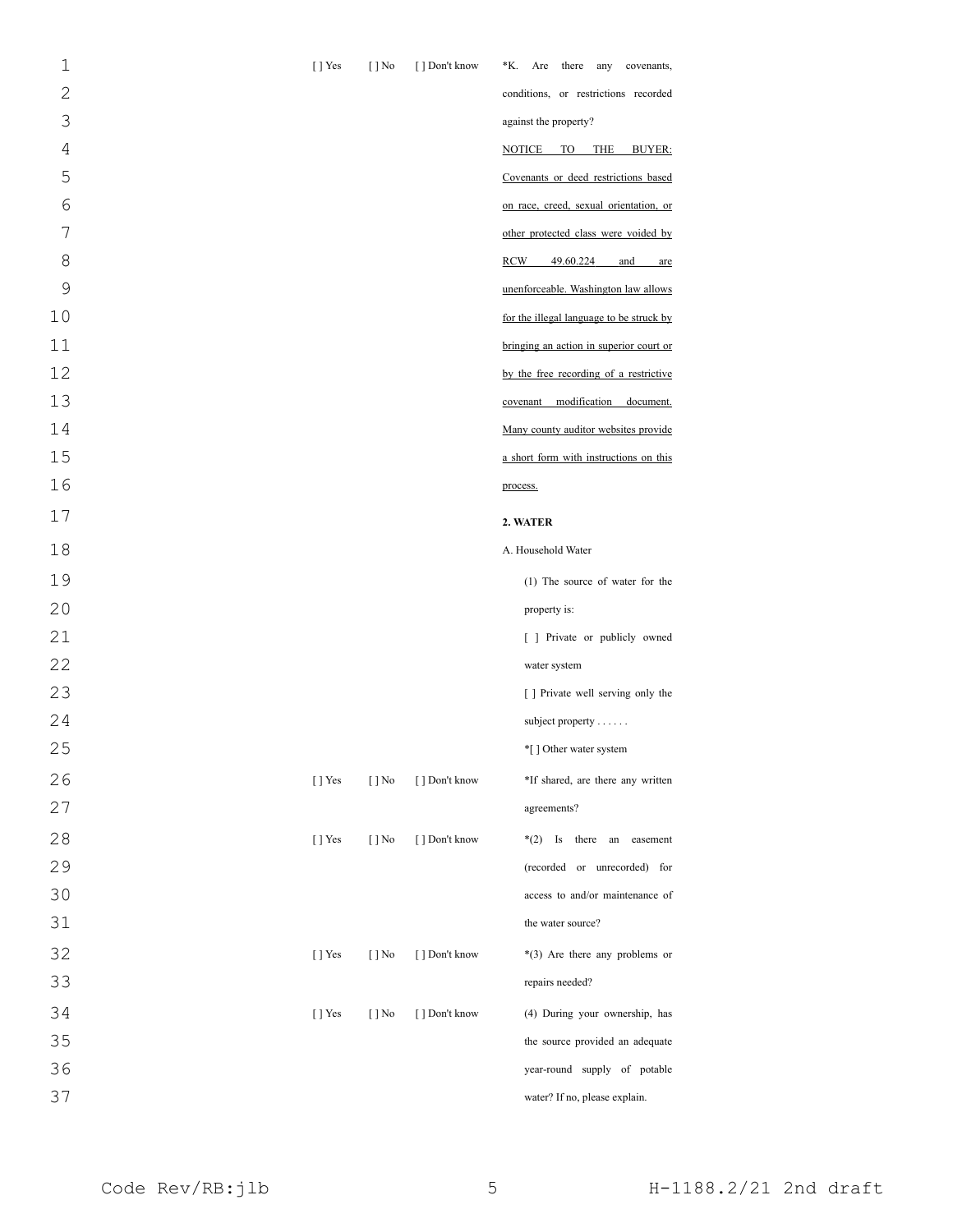| $\mathbf 1$     | $[$ T Yes | $[ ]$ No | [ ] Don't know | $*(5)$ Are<br>there<br>any<br>water |
|-----------------|-----------|----------|----------------|-------------------------------------|
| $\overline{2}$  |           |          |                | for<br>the<br>treatment<br>systems  |
| 3               |           |          |                | property?<br>If yes,<br>they<br>are |
| $\sqrt{4}$      |           |          |                | [] Leased [] Owned                  |
| 5               | $[$ T Yes | $[ ]$ No | [ ] Don't know | *(6) Are there any water rights     |
| $6\phantom{.}6$ |           |          |                | for the property associated with    |
| 7               |           |          |                | its domestic water supply, such as  |
| 8               |           |          |                | a water right permit, certificate,  |
| 9               |           |          |                | or claim?                           |
| 10              | $[$ T Yes | $[ ]$ No | [ ] Don't know | (a) If yes, has the water right     |
| 11              |           |          |                | permit, certificate, or claim been  |
| 12              |           |          |                | transferred,<br>assigned,<br>or     |
| 13              |           |          |                | changed?                            |
| 14              |           |          |                | *(b) If yes, has all or any portion |
| 15              |           |          |                | of the water right not been used    |
| 16              |           |          |                | for five or more successive         |
| $17$            |           |          |                | years?                              |
| 18              | $[$ T Yes | $[ ]$ No | [ ] Don't know | $*(7)$ Are there any defects in the |
| 19              |           |          |                | operation of the water system       |
| 20              |           |          |                | (e.g. pipes, tank, pump, etc.)?     |
| 21              |           |          |                | <b>B.</b> Irrigation Water          |
| 22              | $[$ T Yes | $[ ]$ No | [ ] Don't know | (1) Are there any irrigation water  |
| 23              |           |          |                | rights for the property, such as a  |
| 24              |           |          |                | water right permit, certificate, or |
| 25              |           |          |                | claim?                              |
| 26              | $[$ T Yes | $[ ]$ No | [ ] Don't know | *(a) If yes, has all or any portion |
| 27              |           |          |                | of the water right not been used    |
| 28              |           |          |                | for five or more successive         |
| 29              |           |          |                | years?                              |
| 30              | $[$ T Yes | $[$   No | [ ] Don't know | *(b) If so, is the certificate      |
| 31              |           |          |                | available? (If yes, please attach a |
| 32              |           |          |                | copy.)                              |
| 33              | $[$ T Yes | $[ ]$ No | [ ] Don't know | *(c) If so, has the water right     |
| 34              |           |          |                | permit, certificate, or claim been  |
| 35              |           |          |                | assigned,<br>transferred,<br>or     |
| 36              |           |          |                | changed?                            |
|                 |           |          |                |                                     |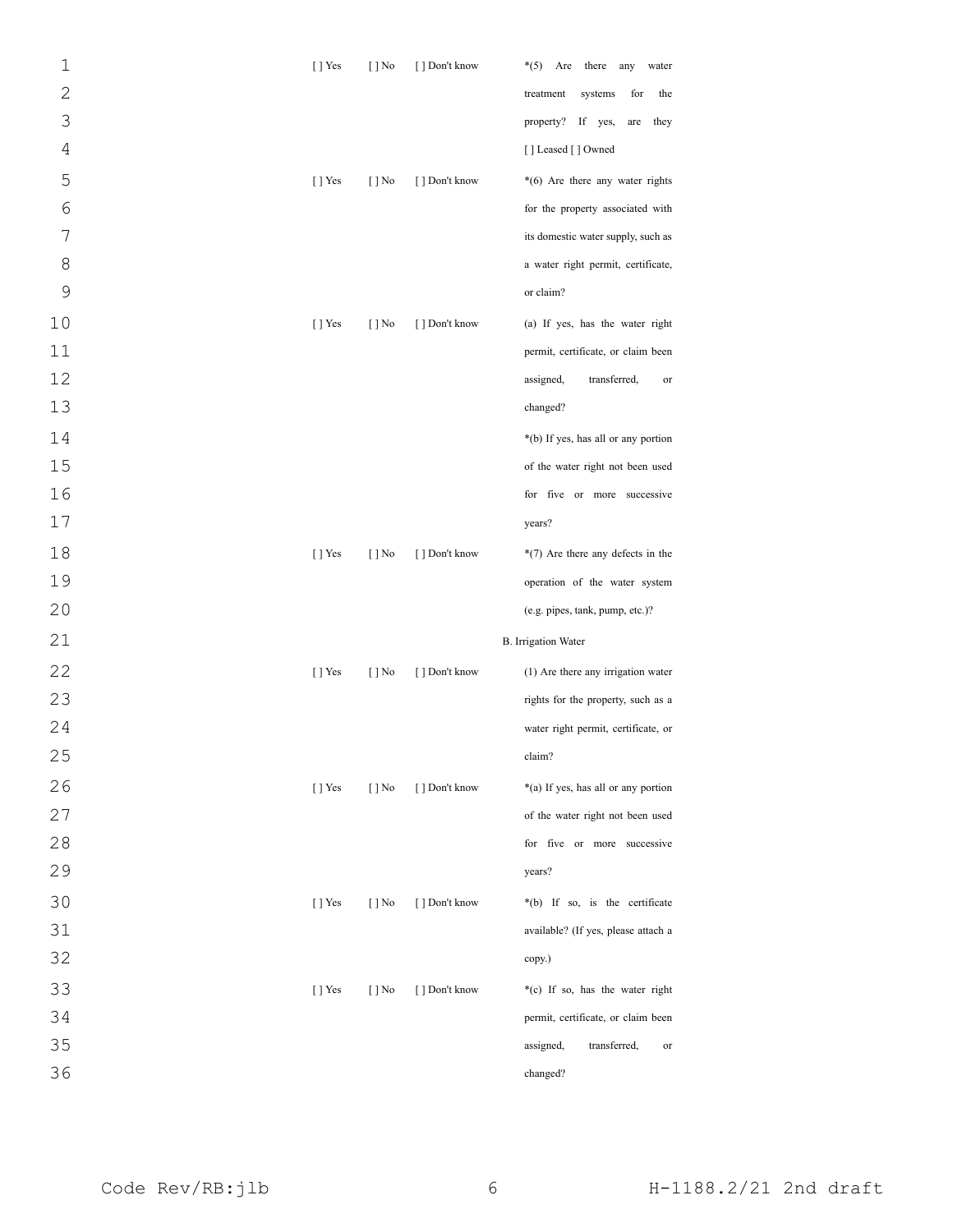| $\mathbf 1$    | [ ] Yes | $[ ]$ No                 | [ ] Don't know | *(2) Does the property receive              |
|----------------|---------|--------------------------|----------------|---------------------------------------------|
| $\overline{2}$ |         |                          |                | irrigation water from a ditch               |
| 3              |         |                          |                | company, irrigation district, or            |
| 4              |         |                          |                | other entity? If so, please identify        |
| 5              |         |                          |                | the entity that supplies water to           |
| 6              |         |                          |                | the property:                               |
| 7              |         |                          |                | C. Outdoor Sprinkler System                 |
| 8              | [] Yes  | $\lceil \cdot \rceil$ No | [ ] Don't know | (1) Is there an outdoor sprinkler           |
| 9              |         |                          |                | system for the property?                    |
| 10             | [] Yes  | $\lceil \cdot \rceil$ No | [ ] Don't know | *(2) If yes, are there any defects          |
| 11             |         |                          |                | in the system?                              |
| 12             | [] Yes  | $[ ]$ No                 | [ ] Don't know | *(3) If yes, is the sprinkler               |
| 13             |         |                          |                | system connected to irrigation              |
| 14             |         |                          |                | water?                                      |
| 15             |         |                          |                | <b>SEWER/ON-SITE</b><br><b>SEWAGE</b><br>3. |
| 16             |         |                          |                | <b>SYSTEM</b>                               |
| 17             |         |                          |                | A. The property is served by:               |
| 18             |         |                          |                | [] Public sewer system,                     |
| 19             |         |                          |                | [ ] On-site sewage system (including        |
| 20             |         |                          |                | pipes, tanks, drainfields, and all other    |
| 21             |         |                          |                | component parts)                            |
| 22             |         |                          |                | [ ] Other disposal system, please           |
| 23             |         |                          |                | describe:                                   |
| 24             | [] Yes  | $[ ]$ No                 | [ ] Don't know | B. If public sewer system service is        |
| 25             |         |                          |                | available to the property, is the house     |
| 26             |         |                          |                | connected to the sewer main? If no,         |
| 27             |         |                          |                | please explain.                             |
| 28             | [ ] Yes | $\lceil \cdot \rceil$ No | [] Don't know  | *C. Is the property subject to any          |
| 29             |         |                          |                | sewage system fees or charges in            |
| 30             |         |                          |                | addition to those covered in your           |
| 31             |         |                          |                | regularly billed sewer or on-site           |
| 32             |         |                          |                | sewage system maintenance service?          |
| 33             |         |                          |                | D. If the property is connected to an       |
| 34             |         |                          |                | on-site sewage system:                      |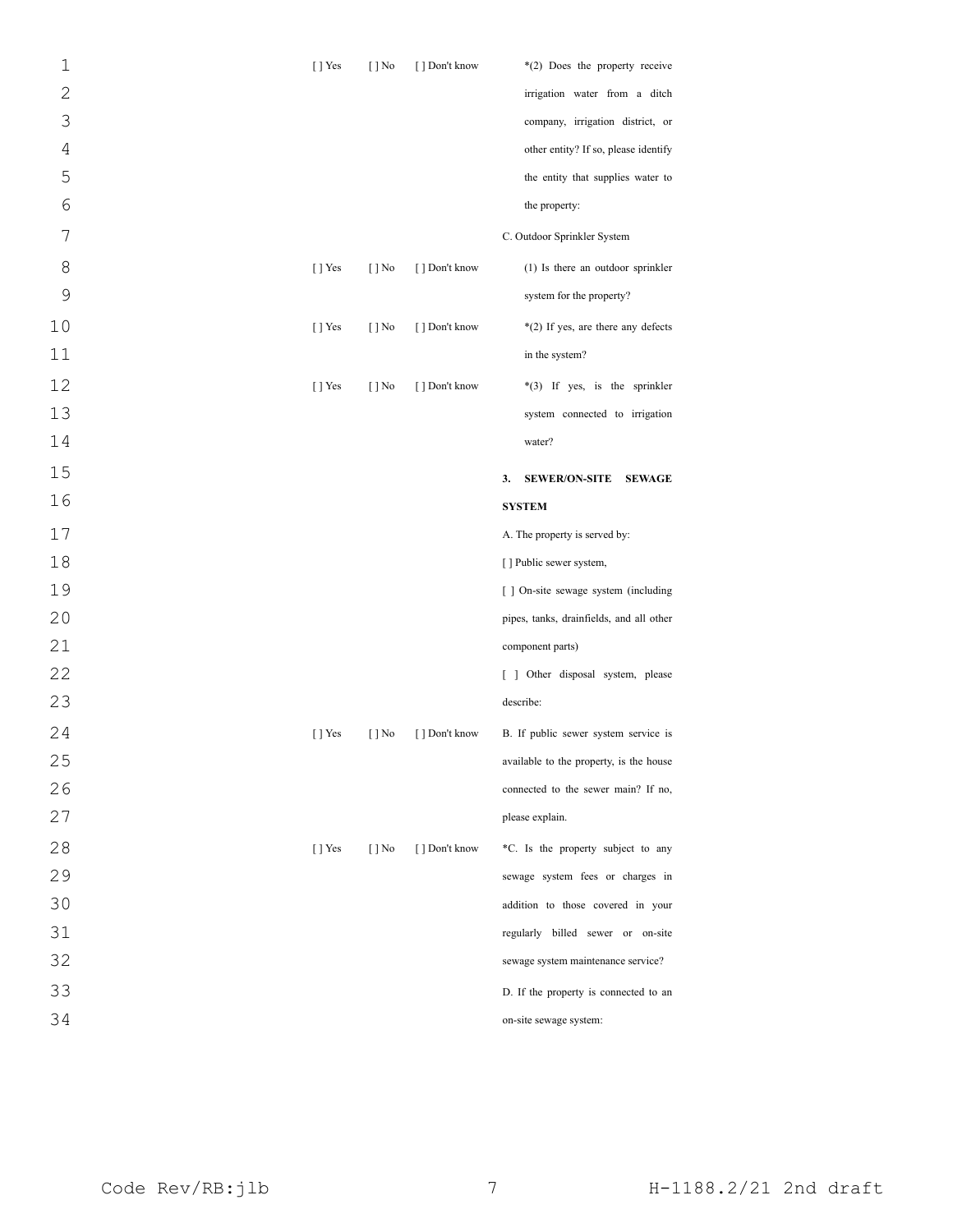| $\mathbf 1$  | $[$ T Yes             | $[ ]$ No                 | [] Don't know                | $*(1)$ Was a permit issued for its                      |
|--------------|-----------------------|--------------------------|------------------------------|---------------------------------------------------------|
| $\mathbf{2}$ |                       |                          |                              | construction, and was it approved                       |
| 3            |                       |                          |                              | by the local health department or                       |
| $\sqrt{4}$   |                       |                          |                              | district<br>following<br>its                            |
| 5            |                       |                          |                              | construction?                                           |
| 6            |                       |                          |                              | (2) When was it last pumped?                            |
| 7            |                       |                          |                              |                                                         |
| 8            | $[$ T Yes             | $[$ ] No                 | [] Don't know                | $*(3)$ Are there any defects in the                     |
| 9            |                       |                          |                              | operation of the on-site sewage                         |
| 10           |                       |                          |                              | system?                                                 |
| 11           |                       |                          | [ ] Don't know               | (4) When was it last inspected?                         |
| 12           |                       |                          |                              |                                                         |
| 13           |                       |                          |                              | By whom: $\dots \dots \dots \dots \dots$                |
| 14           |                       |                          | [ ] Don't know               | (5) For how many bedrooms was                           |
| 15           |                       |                          |                              | on-site<br>the<br>sewage<br>system                      |
| 16           |                       |                          |                              | approved?                                               |
| 17           |                       |                          |                              | . bedrooms                                              |
| 18           | $[$ T Yes             | $[$ ] No                 | [] Don't know                | E. Are all plumbing fixtures, including                 |
| 19           |                       |                          |                              | laundry drain, connected to the                         |
| 20           |                       |                          |                              | sewer/on-site sewage system? If no,                     |
| 21           |                       |                          |                              |                                                         |
| 22           | [] Yes                | $[$   No                 | [ ] Don't know               | *F. Have there been any changes or                      |
| 23           |                       |                          |                              | repairs to the on-site sewage system?                   |
| 24           | $\left[\ \right]$ Yes | [ ] No                   | [ ] Don't know               | G. Is the on-site sewage system.                        |
| 25           |                       |                          |                              | including the drainfield, located                       |
| 26           |                       |                          |                              | entirely within the boundaries of the                   |
| 27           |                       |                          |                              | property? If no, please explain.                        |
| 28           |                       |                          |                              |                                                         |
| 29           | [ ] Yes               | $\lceil \cdot \rceil$ No | [] Don't know                | *H. Does the on-site sewage system                      |
| 30           |                       |                          |                              | require monitoring and maintenance                      |
| 31           |                       |                          |                              | services more frequently than once a                    |
| 32           |                       |                          |                              | year?                                                   |
| 33           |                       |                          |                              |                                                         |
| 34           |                       |                          |                              | NOTICE: IF THIS RESIDENTIAL REAL PROPERTY DISCLOSURE    |
| 35           |                       |                          |                              | STATEMENT IS BEING COMPLETED FOR NEW CONSTRUCTION WHICH |
| 36           |                       |                          |                              | HAS NEVER BEEN OCCUPIED, THE SELLER IS NOT REQUIRED TO  |
| 37           |                       |                          |                              | COMPLETE THE QUESTIONS LISTED IN ITEM 4. STRUCTURAL OR  |
| 38           |                       |                          | ITEM 5. SYSTEMS AND FIXTURES |                                                         |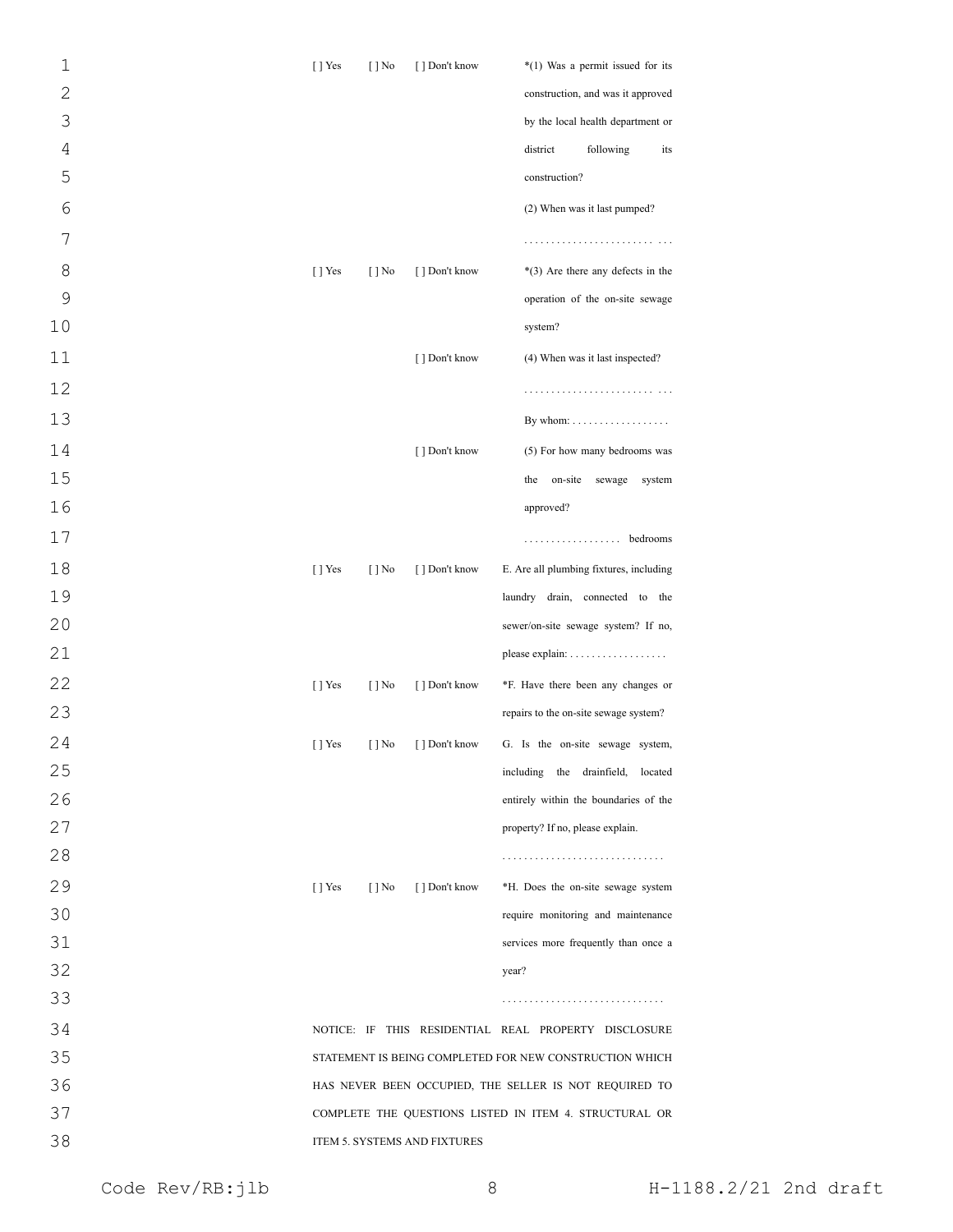| 1            |                           |                          |                |                       | <b>4. STRUCTURAL</b>           |                                                        |
|--------------|---------------------------|--------------------------|----------------|-----------------------|--------------------------------|--------------------------------------------------------|
| $\mathbf{2}$ | $[$ T Yes                 | $[ ]$ No                 | [] Don't know  |                       |                                | *A. Has the roof leaked within the last                |
| 3            |                           |                          |                |                       | five years?                    |                                                        |
| 4            | $\lceil$   Yes            | $\lceil \cdot \rceil$ No | [ ] Don't know |                       |                                | *B. Has the basement flooded or                        |
| 5            |                           |                          |                |                       | leaked?                        |                                                        |
| 6            | $[ ]$ Yes                 | $[$   No                 | [ ] Don't know |                       |                                | *C. Have there been any conversions,                   |
| 7            |                           |                          |                |                       | additions, or remodeling?      |                                                        |
| 8            | $[ ]$ Yes                 | $[ ]$ No                 | [ ] Don't know |                       |                                | *(1) If yes, were all building                         |
| 9            |                           |                          |                |                       | permits obtained?              |                                                        |
| 10           | $\lceil \cdot \rceil$ Yes | $\lceil \cdot \rceil$ No | [ ] Don't know |                       |                                | *(2) If yes, were all final                            |
| 11           |                           |                          |                |                       | inspections obtained?          |                                                        |
| 12           | $\lceil$   Yes            | $[ ]$ No                 | [ ] Don't know |                       |                                | D. Do you know the age of the house?                   |
| 13           |                           |                          |                |                       |                                | If yes, year of original construction:                 |
| 14           | $[$ T Yes                 | $[ ]$ No                 | [ ] Don't know |                       |                                | *E. Has there been any settling,                       |
| 15           |                           |                          |                |                       |                                | slippage, or sliding of the property or                |
| 16           |                           |                          |                |                       | its improvements?              |                                                        |
| 17           | $\lceil$   Yes            | $\lceil \cdot \rceil$ No | [ ] Don't know |                       |                                | *F. Are there any defects with the                     |
| 18           |                           |                          |                |                       |                                | following: (If yes, please check                       |
| 19           |                           |                          |                |                       | applicable items and explain.) |                                                        |
| 20           |                           | $\Box$ Foundations       |                | $\Box$ Decks          |                                | □ Exterior Walls                                       |
| 21           |                           | $\Box$ Chimneys          |                | □ Interior Walls      |                                | □ Fire Alarm                                           |
| 22           | $\Box$ Doors              |                          |                | $\Box$ Windows        |                                | $\Box$ Patio                                           |
| 23           | $\Box$ Ceilings           |                          |                | $\Box$ Slab Floors    |                                | $\Box$ Driveways                                       |
| 24           | $\Box$ Pools              |                          |                | □ Hot Tub             |                                | $\Box$ Sauna                                           |
| 25           |                           | $\Box$ Sidewalks         |                | $\Box$ Outbuildings   |                                | $\Box$ Fireplaces                                      |
| 26           |                           | □ Garage Floors          |                | $\Box$ Walkways       |                                | $\Box$ Siding                                          |
| 27           | $\Box$ Other              |                          |                | $\Box$ Woodstoves     |                                | $\Box$ Elevators                                       |
| 28           |                           | □ Incline Elevators      |                | $\Box$ Stairway Chair |                                | □ Wheelchair Lifts                                     |
| 29           |                           |                          |                | Lifts                 |                                |                                                        |
| 30           | $[$ T Yes                 | $[ ]$ No                 | [ ] Don't know |                       |                                | *G. Was a structural pest or "whole                    |
| 31           |                           |                          |                |                       |                                | house" inspection done? If yes, when                   |
| 32           |                           |                          |                |                       |                                | and by whom was the inspection                         |
| 33           |                           |                          |                |                       |                                | $completed? \ldots \ldots \ldots \ldots \ldots \ldots$ |
| 34           | $[$ T Yes                 | $[ ]$ No                 | [ ] Don't know |                       |                                | H. During your ownership, has the                      |
| 35           |                           |                          |                |                       |                                | property had any wood destroying                       |
| 36           |                           |                          |                |                       | organism or pest infestation?  |                                                        |
| 37           | $[$ T Yes                 | $[ ]$ No                 | [ ] Don't know |                       | I. Is the attic insulated?     |                                                        |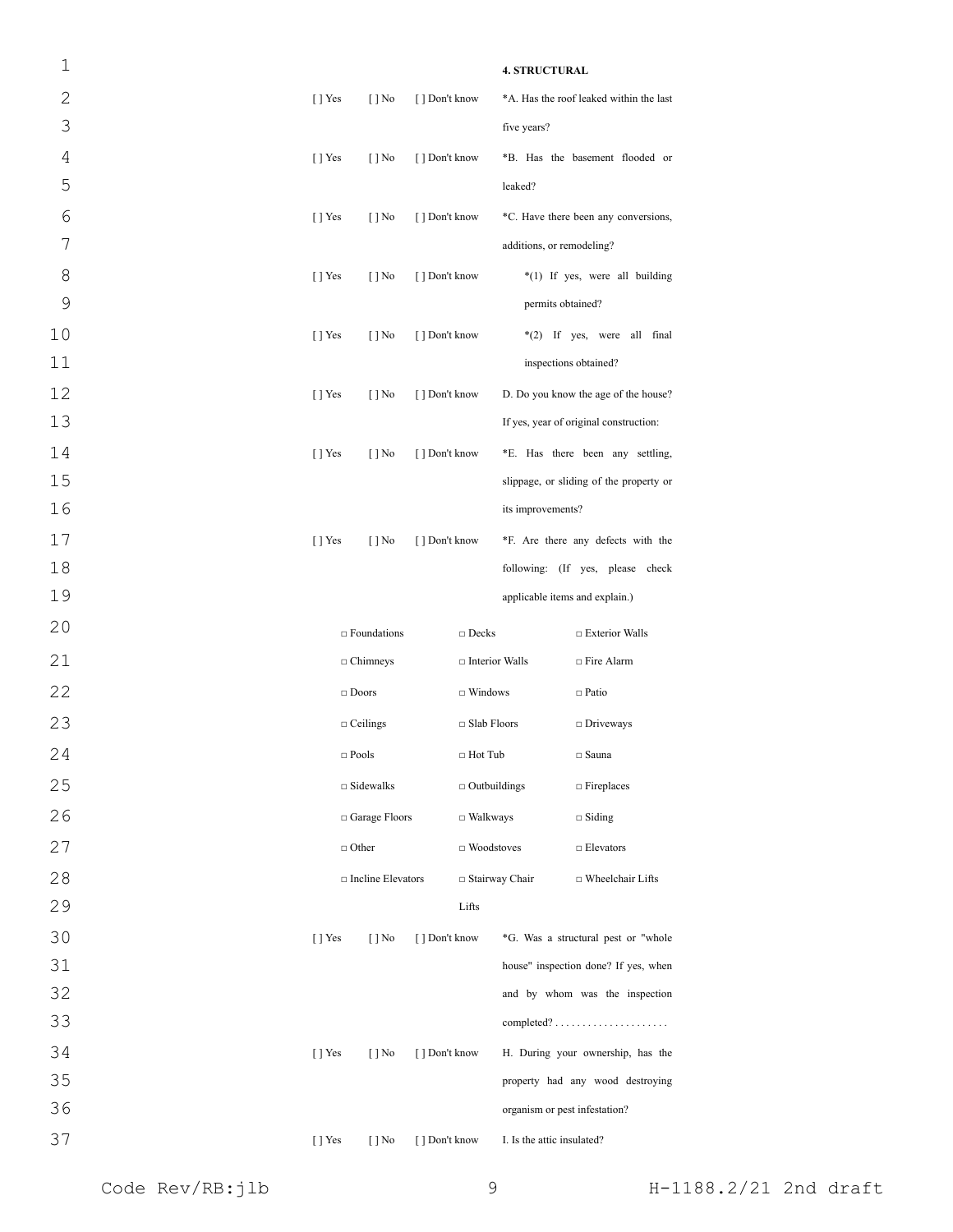| $\mathbf 1$    | [] Yes         | $\lceil \cdot \rceil$ No | [ ] Don't know | J. Is the basement insulated?            |
|----------------|----------------|--------------------------|----------------|------------------------------------------|
| $\mathbf 2$    |                |                          |                | <b>5. SYSTEMS AND FIXTURES</b>           |
| 3              |                |                          |                | *A. If any of the following systems or   |
| $\overline{4}$ |                |                          |                | fixtures are included with the transfer, |
| 5              |                |                          |                | are there any defects? If yes, please    |
| 6              |                |                          |                | explain.                                 |
| 7              | [] Yes         | $[$ ] No                 | [ ] Don't know | Electrical<br>system,<br>including       |
| 8              |                |                          |                | wiring, switches, outlets, and           |
| $\mathsf 9$    |                |                          |                | service                                  |
| 10             | [] Yes         | $[ ]$ No                 | [ ] Don't know | Plumbing<br>system,<br>including         |
| 11             |                |                          |                | faucets,<br>pipes,<br>fixtures,<br>and   |
| 12             |                |                          |                | toilets                                  |
| 13             | $[$ T Yes      | $[$ ] No                 | [ ] Don't know | Hot water tank                           |
| 14             | $[$ T Yes      | $[$ ] No                 | [ ] Don't know | Garbage disposal                         |
| 15             | $\lceil$   Yes | $[$ ] No                 | [ ] Don't know | Appliances                               |
| 16             | $[$ T Yes      | $[$ ] No                 | [] Don't know  | Sump pump                                |
| 17             | $[$ T Yes      | $[$ ] No                 | [ ] Don't know | Heating and cooling systems              |
| 18             | [] Yes         | $[ ]$ No                 | [] Don't know  | Security system                          |
| 19             |                |                          |                | [] Owned [] Leased                       |
| 20             |                |                          |                |                                          |
| 21             |                |                          |                | *B. If any of the following fixtures or  |
| 22             |                |                          |                | property is included with the transfer,  |
| 23             |                |                          |                | are they leased? (If yes, please attach  |
| 24             |                |                          |                | copy of lease.)                          |
| 25             | [] Yes         | $[ ]$ No                 | [] Don't know  | Security system                          |
| 26             | $[$ T Yes      | $[$ ] No                 | [ ] Don't know | Tanks (type): $\dots$                    |
| 27             | [] Yes         | $[ ]$ No                 | [] Don't know  | Satellite dish                           |
| 28             |                |                          |                | Other: $\dots$                           |
| 29             |                |                          |                | *C. Are any of the following kinds of    |
| 30             |                |                          |                | wood burning appliances present at       |
| 31             |                |                          |                | the property?                            |
| 32             | [] Yes         | $[$ ] No                 | [ ] Don't know | (1) Woodstove?                           |
| 33             | [] Yes         | $[$ ] No                 | [ ] Don't know | (2) Fireplace insert?                    |
| 34             | [] Yes         | $[ ]$ No                 | [ ] Don't know | (3) Pellet stove?                        |
| 35             | [ ] Yes        | $[ ]$ No                 | [ ] Don't know | (4) Fireplace?                           |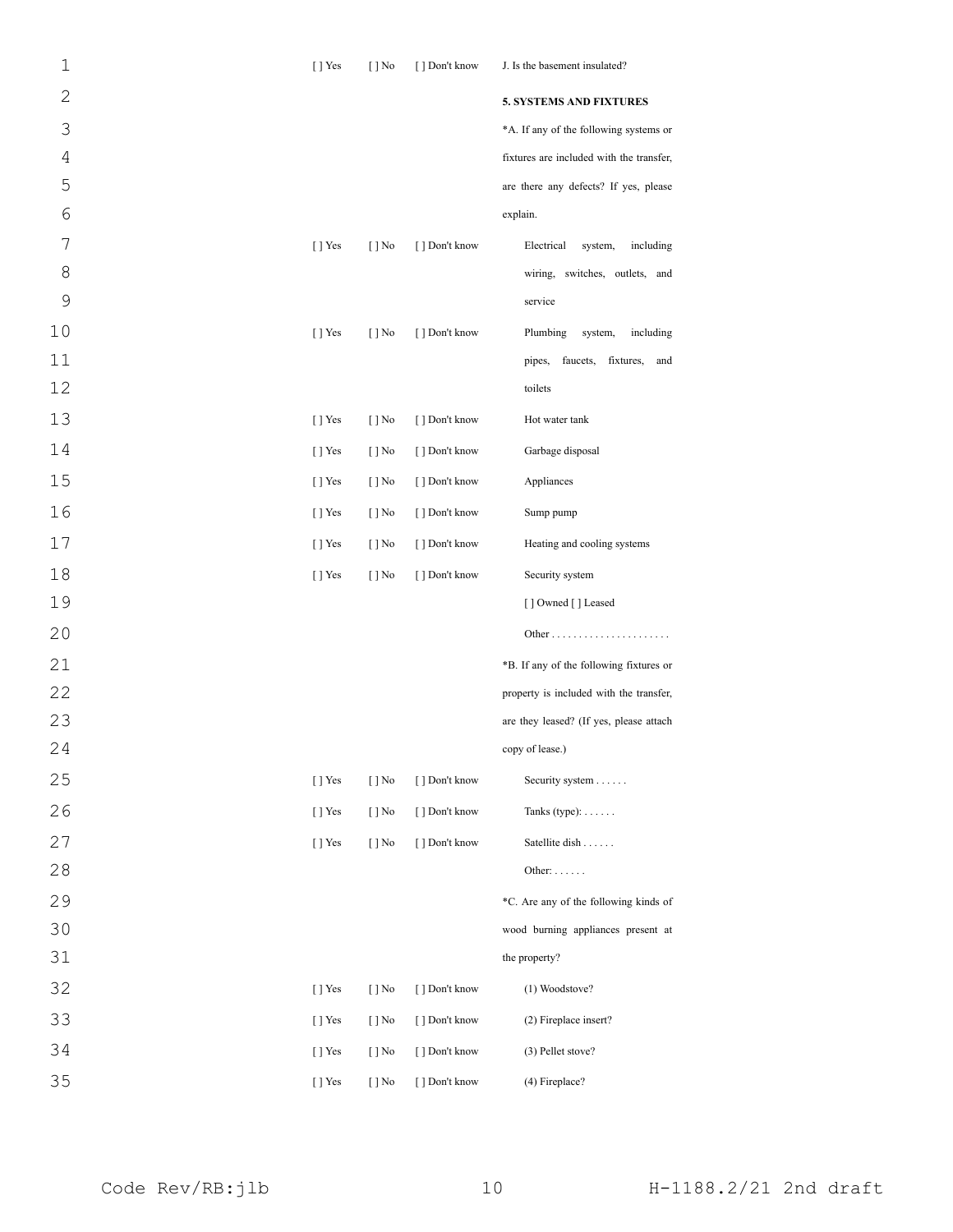| $\mathbf 1$    | $[ ]$ Yes | $[ ]$ No                 | [] Don't know  | If yes, are all of the $(1)$              |
|----------------|-----------|--------------------------|----------------|-------------------------------------------|
| $\overline{c}$ |           |                          |                | woodstoves or (2) fireplace               |
| 3              |           |                          |                | inserts certified by the U.S.             |
| $\sqrt{4}$     |           |                          |                | Environmental<br>Protection               |
| 5              |           |                          |                | Agency<br>clean<br>burning<br>as          |
| 6              |           |                          |                | appliances to improve air quality         |
| 7              |           |                          |                | and public health?                        |
| 8              | $[ ]$ Yes | $[ ]$ No                 | [ ] Don't know | D. Is the property located within a       |
| 9              |           |                          |                | city, county, or district or within a     |
| 10             |           |                          |                | department of natural resources fire      |
| 11             |           |                          |                | protection zone that provides fire        |
| 12             |           |                          |                | protection services?                      |
| 13             | $[ ]$ Yes | $[$   No                 | [ ] Don't know | E. Is the property equipped with          |
| 14             |           |                          |                | carbon monoxide alarms?                   |
| 15             |           |                          |                | (Note: Pursuant to RCW 19.27.530,         |
| 16             |           |                          |                | seller must equip the residence with      |
| 17             |           |                          |                | carbon monoxide alarms as required        |
| 18             |           |                          |                | by the state building code.)              |
| 19             | $[ ]$ Yes | $[ ]$ No                 | [ ] Don't know | F. Is the property equipped with          |
| 20             |           |                          |                | smoke detection devices?                  |
| 21             |           |                          |                | (Note: Pursuant to RCW 43.44.110, if      |
| 22             |           |                          |                | the property is not equipped with at      |
| 23             |           |                          |                | least one smoke detection device, at      |
| 24             |           |                          |                | least one must be provided by the         |
| 25             |           |                          |                | seller.)                                  |
| 26             |           |                          |                | <b>6. HOMEOWNERS'</b>                     |
| 27             |           |                          |                | <b>ASSOCIATION/COMMON</b>                 |
| 28             |           |                          |                | <b>INTERESTS</b>                          |
| 29             | $[$ T Yes | $\lceil \cdot \rceil$ No | [] Don't know  | Is<br>Homeowners'<br>А.<br>there<br>a     |
| 30             |           |                          |                | Association? Name of Association and      |
| 31             |           |                          |                | contact information for an officer,       |
| 32             |           |                          |                | director, employee, or other authorized   |
| 33             |           |                          |                | agent, if any, who may provide the        |
| 34             |           |                          |                | association's<br>financial<br>statements, |
| 35             |           |                          |                | minutes, bylaws, fining policy, and       |
| 36             |           |                          |                | other information that is not publicly    |
| 37             |           |                          |                | available:                                |
| 38             | $[ ]$ Yes | $[$   No                 | [ ] Don't know | there regular<br>periodic<br>В.<br>Are    |
| 39             |           |                          |                | assessments:                              |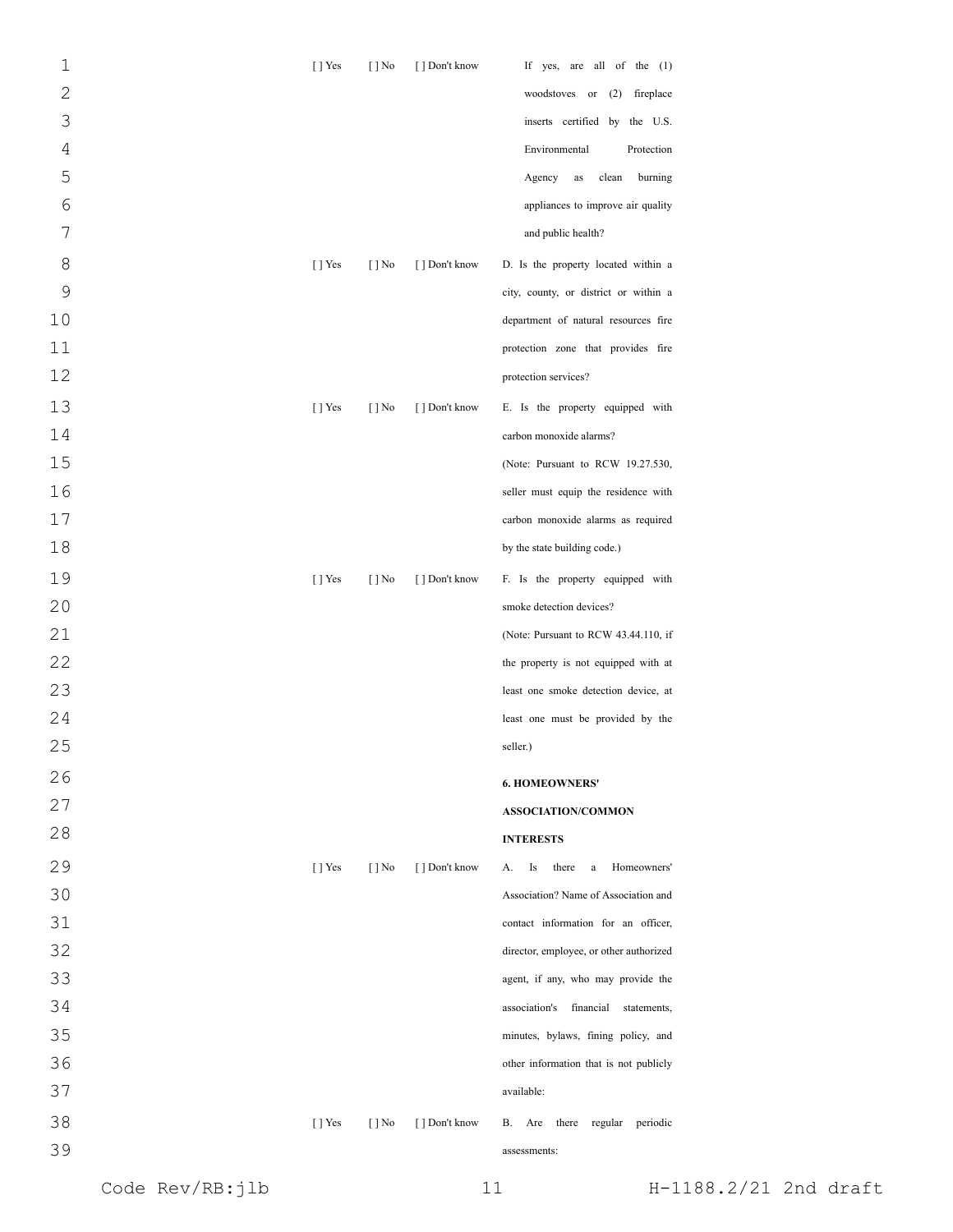| $\mathbf{1}$   |           |                          |                | \$ per [ ] Month [ ] Year                |
|----------------|-----------|--------------------------|----------------|------------------------------------------|
| $\mathbf{2}$   |           |                          |                |                                          |
| 3              | $[$ ] Yes | $\lceil \cdot \rceil$ No | [ ] Don't know | *C. Are there any pending special        |
| $\overline{4}$ |           |                          |                | assessments?                             |
| 5              | $[$ T Yes | $\lceil \cdot \rceil$ No | [ ] Don't know | *D. Are there any shared "common         |
| 6              |           |                          |                | areas" or any joint maintenance          |
| 7              |           |                          |                | agreements (facilities such as walls,    |
| 8              |           |                          |                | fences, landscaping, pools, tennis       |
| 9              |           |                          |                | courts, walkways, or other areas co-     |
| 10             |           |                          |                | owned in undivided interest with         |
| 11             |           |                          |                | others)?                                 |
| 12             |           |                          |                | 7. ENVIRONMENTAL                         |
| 13             | $[$ T Yes | $[ ]$ No                 | [] Don't know  | *A. Have there been any flooding,        |
| 14             |           |                          |                | standing water, or drainage problems     |
| 15             |           |                          |                | on the property that affect the property |
| 16             |           |                          |                | or access to the property?               |
| 17             | $[$ T Yes | $[ ]$ No                 | [] Don't know  | *B. Does any part of the property        |
| 18             |           |                          |                | contain fill dirt, waste, or other fill  |
| 19             |           |                          |                | material?                                |
| 20             | $[$ T Yes | $\lceil \cdot \rceil$ No | [] Don't know  | *C. Is there any material damage to      |
| 21             |           |                          |                | the property from fire, wind, floods,    |
| 22             |           |                          |                | beach<br>movements,<br>earthquake,       |
| 23             |           |                          |                | expansive soils, or landslides?          |
| 24             | $[ ]$ Yes | $[$ ] No                 | [] Don't know  | D. Are there any shorelines, wetlands,   |
| 25             |           |                          |                | floodplains, or critical areas on the    |
| 26             |           |                          |                | property?                                |
| 27             | $[$ ] Yes | $\lceil \cdot \rceil$ No | [] Don't know  | *E. Are there any<br>substances,         |
| 28             |           |                          |                | materials, or products in or on the      |
| 29             |           |                          |                | property that may be environmental       |
| 30             |           |                          |                | such<br>asbestos,<br>concerns,<br>as     |
| 31             |           |                          |                | formaldehyde, radon gas, lead-based      |
| 32             |           |                          |                | paint, fuel or chemical storage tanks,   |
| 33             |           |                          |                | or contaminated soil or water?           |
| 34             | $[$ T Yes | $\lceil \cdot \rceil$ No | [ ] Don't know | *F. Has the property been used for       |
| 35             |           |                          |                | commercial or industrial purposes?       |
| 36             | $[ ]$ Yes | $[ ]$ No                 | [ ] Don't know | *G. Is there any soil or groundwater     |
| 37             |           |                          |                | contamination?                           |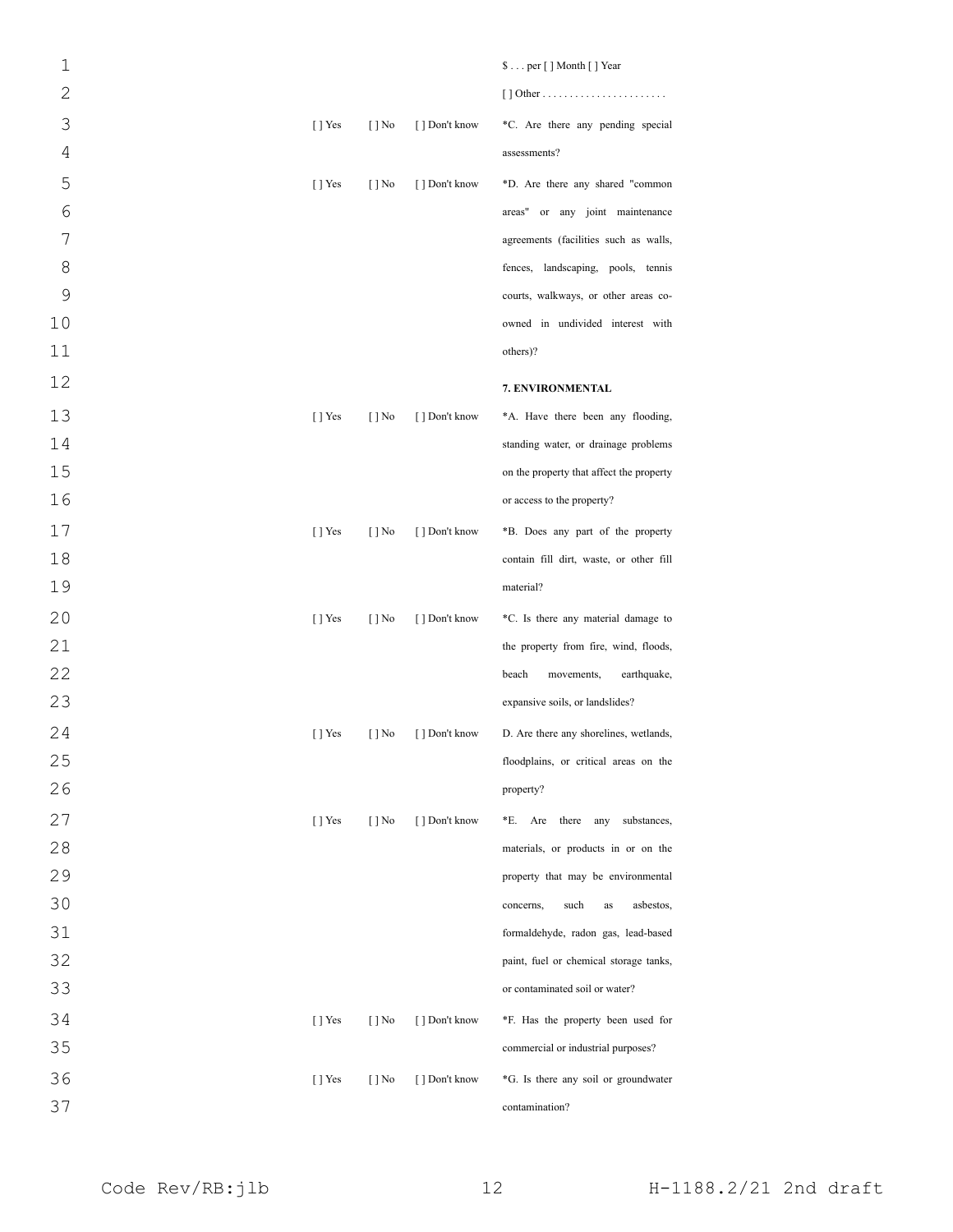| $\mathbf 1$     | $[ ]$ Yes      | $[ ]$ No                 | [] Don't know  | *H. Are there transmission poles or          |
|-----------------|----------------|--------------------------|----------------|----------------------------------------------|
| $\overline{c}$  |                |                          |                | other electrical utility equipment           |
| 3               |                |                          |                | installed, maintained, or buried on the      |
| 4               |                |                          |                | property that do not provide utility         |
| 5               |                |                          |                | service to the structures on the             |
| $6\phantom{1}6$ |                |                          |                | property?                                    |
| 7               | $[$ T Yes      | $\lceil \cdot \rceil$ No | [] Don't know  | *I. Has the property been used as a          |
| 8               |                |                          |                | legal or illegal dumping site?               |
| 9               | $[$ T Yes      | $\lceil \cdot \rceil$ No | [ ] Don't know | *J. Has the property been used as an         |
| 10              |                |                          |                | illegal drug manufacturing site?             |
| 11              | $[$ T Yes      | $[ ]$ No                 | [ ] Don't know | *K. Are there any radio towers in the        |
| 12              |                |                          |                | area that cause interference with            |
| 13              |                |                          |                | cellular telephone reception?                |
| 14              |                |                          |                | 8.<br><b>MANUFACTURED</b><br><b>AND</b>      |
| 15              |                |                          |                | <b>MOBILE HOMES</b>                          |
| 16              |                |                          |                | If<br>the<br>includes<br>property<br>a       |
| $17$            |                |                          |                | manufactured or mobile home,                 |
| 18              | $[$ T Yes      | $\lceil \cdot \rceil$ No | [ ] Don't know | *A. Did you make any alterations to          |
| 19              |                |                          |                | the home? If yes, please describe the        |
| 20              |                |                          |                | alterations:                                 |
| 21              | $[$ T Yes      | $[ ]$ No                 | [ ] Don't know | *B. Did any previous owner make any          |
| 22              |                |                          |                | alterations to the home?                     |
| 23              | $\lceil$   Yes | $[ ]$ No                 | [ ] Don't know | *C. If alterations were made, were           |
| 24              |                |                          |                | permits<br>variances<br>for<br>these<br>or   |
| 25              |                |                          |                | alterations obtained?                        |
| 26              |                |                          |                | 9.<br><b>FULL</b><br>BY<br><b>DISCLOSURE</b> |
| 27              |                |                          |                | <b>SELLERS</b>                               |
| 28              |                |                          |                | A. Other conditions or defects:              |
| 29              | [ ] Yes        | $[$   No                 | [ ] Don't know | *Are there any other existing material       |
| 30              |                |                          |                | defects affecting the property that a        |
| 31              |                |                          |                | prospective buyer should know about?         |
| 32              |                |                          |                | B. Verification:                             |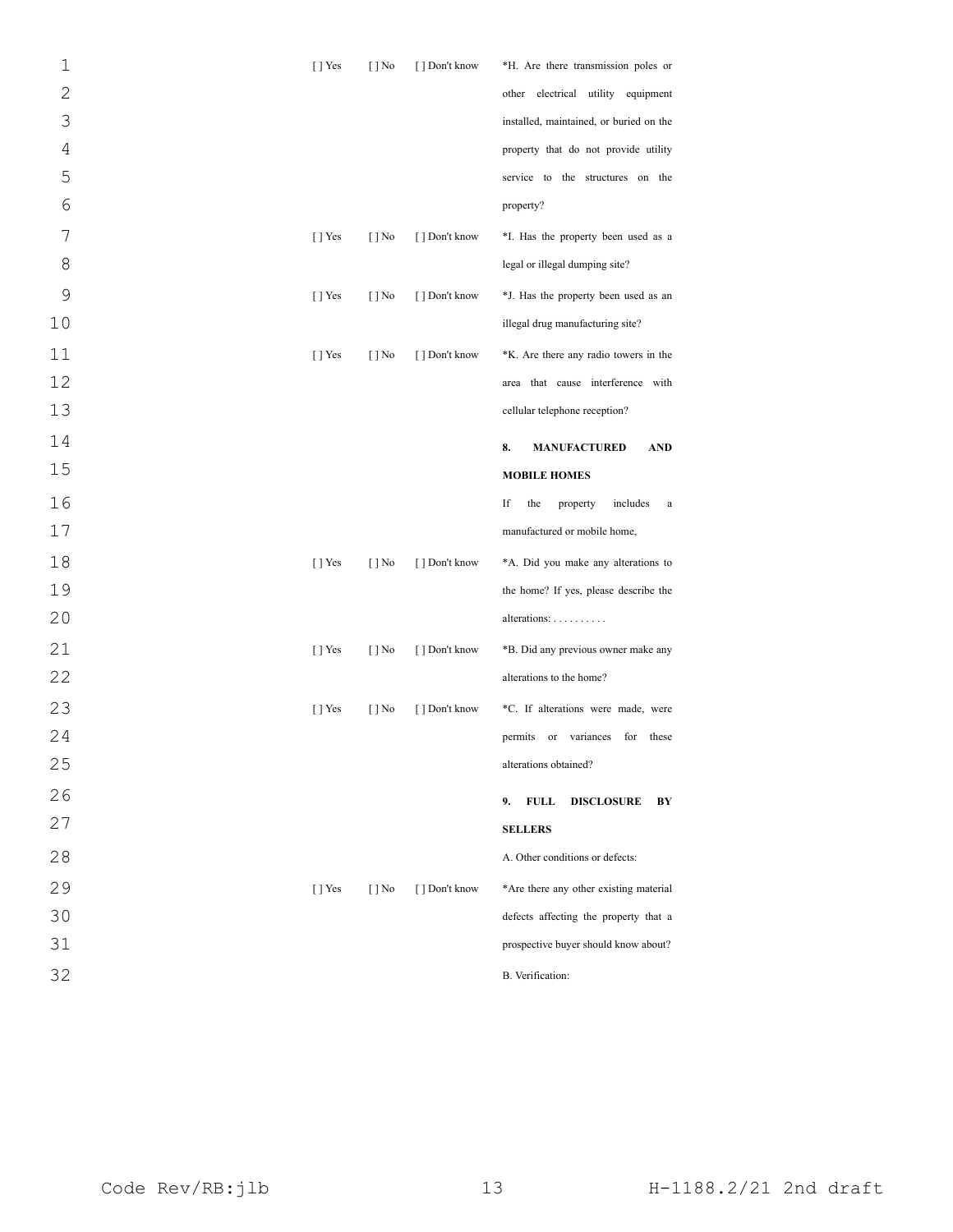| $\mathbf 1$ | The foregoing answers and attached                                  |
|-------------|---------------------------------------------------------------------|
| 2           | explanations (if any) are complete and                              |
| 3           | correct to the best of my/our                                       |
| 4           | knowledge and I/we have received a                                  |
| 5           | copy hereof. I/we authorize all of                                  |
| 6           | my/our real estate licensees, if any, to                            |
| 7           | deliver a copy of this disclosure                                   |
| 8           | statement to other real estate licensees                            |
| 9           | and all prospective buyers of the                                   |
| 10          | property.                                                           |
| 11          | SELLER<br>$DATE$<br>$SELECTR$                                       |
| 12          | <b>NOTICE TO THE BUYER</b>                                          |
| 13          | INFORMATION REGARDING REGISTERED SEX OFFENDERS MAY                  |
| 14          | BE OBTAINED FROM LOCAL LAW ENFORCEMENT AGENCIES. THIS               |
| 15          | NOTICE IS INTENDED ONLY TO INFORM YOU OF WHERE TO OBTAIN            |
| 16          | THIS INFORMATION AND IS NOT AN INDICATION OF THE PRESENCE           |
| 17          | OF REGISTERED SEX OFFENDERS.                                        |
| 18          | <b>II. BUYER'S ACKNOWLEDGMENT</b>                                   |
| 19          | А.<br>Buyer hereby acknowledges that: Buyer has a duty to pay       |
| 20          | diligent attention to any material defects that are known to        |
| 21          | Buyer or can be known to Buyer by utilizing diligent                |
| 22          | attention and observation.                                          |
| 23          | <b>B.</b><br>The disclosures set forth in this statement and in any |
| 24          | amendments to this statement are made only by the Seller            |
| 25          | and not by any real estate licensee or other party.                 |
| 26          | C.<br>Buyer acknowledges that, pursuant to RCW 64.06.050(2),        |
| 27          | real estate licensees are not liable for inaccurate                 |
| 28          | information provided by Seller, except to the extent that           |
| 29          | real estate licensees know of such inaccurate information.          |
| 30          | D.<br>This information is for disclosure only and is not intended   |
| 31          | to be a part of the written agreement between the Buyer             |
| 32          | and Seller.                                                         |
| 33          | Е.<br>Buyer (which term includes all persons signing the            |
| 34          | "Buyer's acceptance" portion of this disclosure statement           |
| 35          | below) has received a copy of this Disclosure Statement             |
| 36          | (including attachments, if any) bearing Seller's signature.         |
|             |                                                                     |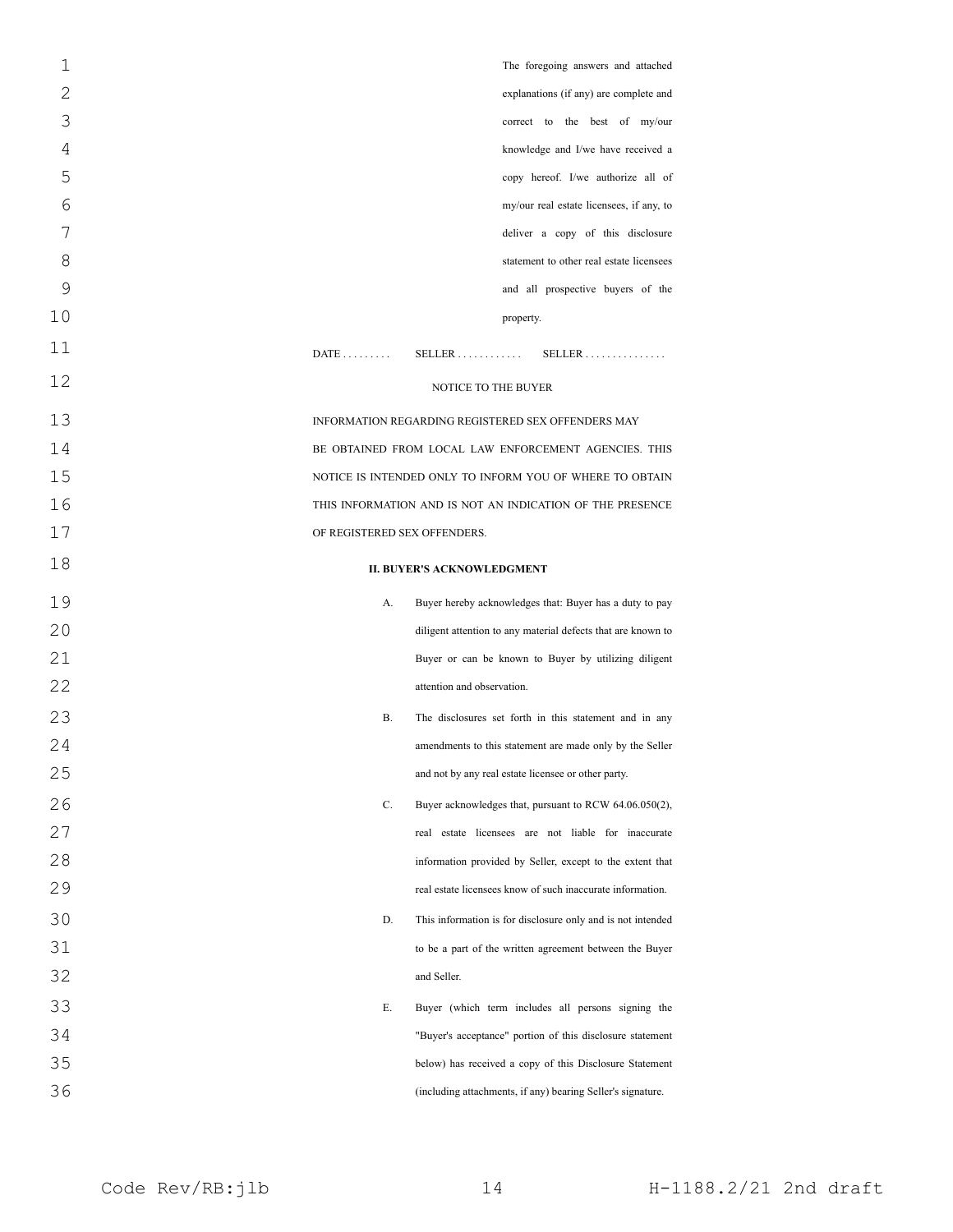DISCLOSURES CONTAINED IN THIS DISCLOSURE STATEMENT ARE PROVIDED BY SELLER BASED ON SELLER'S ACTUAL KNOWLEDGE OF THE PROPERTY AT THE TIME SELLER COMPLETES THIS DISCLOSURE STATEMENT. UNLESS BUYER AND SELLER OTHERWISE AGREE IN WRITING, BUYER SHALL HAVE THREE BUSINESS DAYS FROM THE DAY SELLER OR SELLER'S AGENT DELIVERS THIS DISCLOSURE STATEMENT TO RESCIND THE AGREEMENT BY DELIVERING A SEPARATELY SIGNED WRITTEN STATEMENT OF RESCISSION TO SELLER OR SELLER'S AGENT. YOU MAY WAIVE THE RIGHT TO RESCIND PRIOR TO OR AFTER THE TIME YOU ENTER INTO A SALE 9 AGREEMENT.

 BUYER HEREBY ACKNOWLEDGES RECEIPT OF A COPY OF THIS DISCLOSURE STATEMENT AND ACKNOWLEDGES THAT THE DISCLOSURES MADE HEREIN ARE THOSE OF THE SELLER ONLY, AND NOT OF ANY REAL ESTATE LICENSEE OR OTHER 13 PARTY.

14 DATE . . . . . . BUYER . . . . . . . . BUYER. . . . . . . . . .

 (2) If the disclosure statement is being completed for new construction which has never been occupied, the disclosure statement is not required to contain and the seller is not required to complete 18 the questions listed in item 4. Structural or item 5. Systems and 19 Fixtures.

 (3) The seller disclosure statement shall be for disclosure only, and shall not be considered part of any written agreement between the buyer and seller of residential property. The seller disclosure 23 statement shall be only a disclosure made by the seller, and not any real estate licensee involved in the transaction, and shall not be construed as a warranty of any kind by the seller or any real estate 26 licensee involved in the transaction.

 **Sec. 4.** RCW 49.60.227 and 2018 c 65 s 1 are each amended to read as follows:28

 (1)(a) If a written instrument contains a provision that is void by reason of RCW 49.60.224, the owner, occupant, or tenant of the property which is subject to the provision or the homeowners' association board may cause the provision to be stricken from the public records by bringing an action in the superior court in the county in which the property is located. The action shall be an in rem, declaratory judgment action whose title shall be the description of the property. The necessary party to the action shall be the 37 owner, occupant, or tenant of the property or any portion thereof.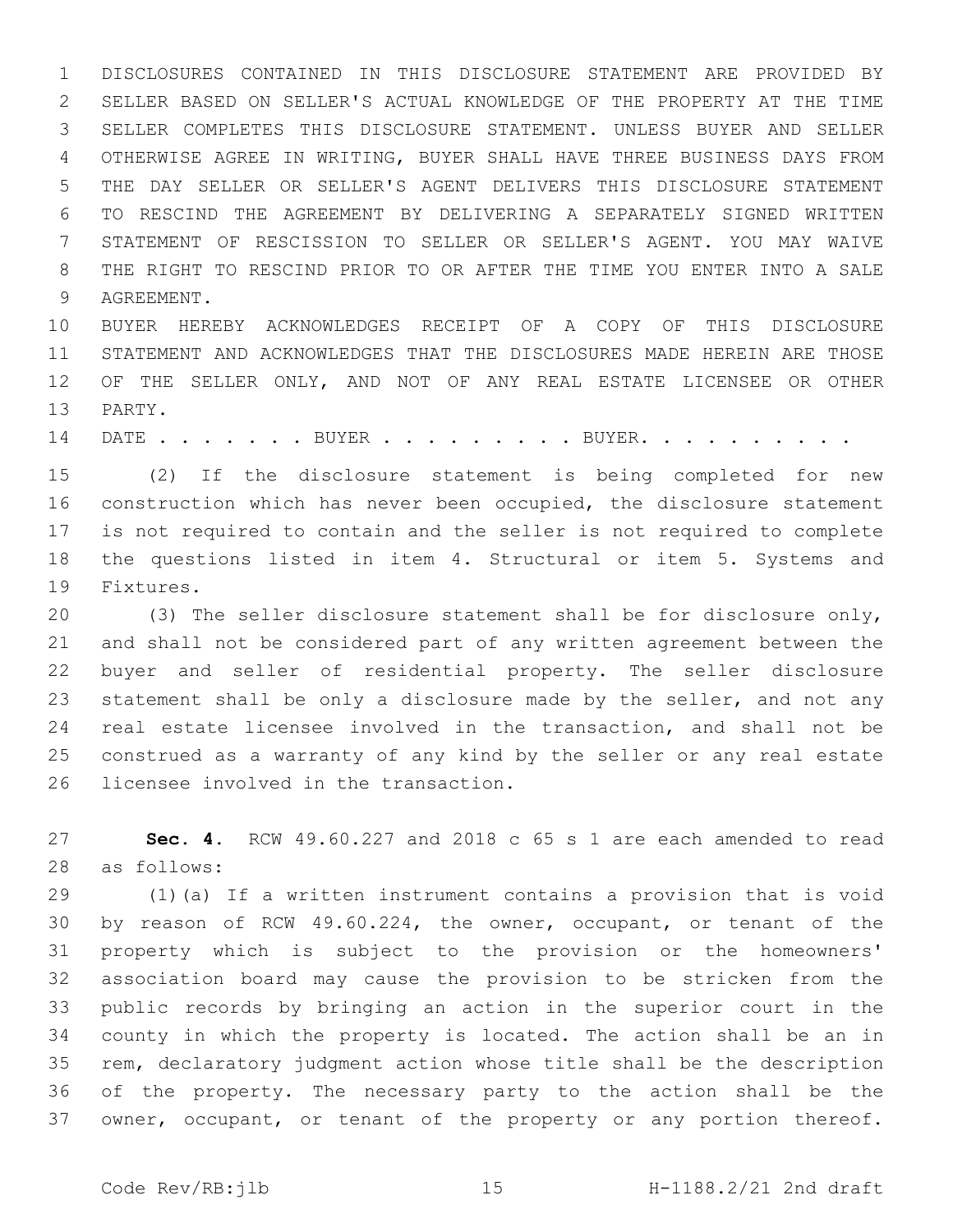The person bringing the action shall pay a fee set under RCW 36.18.012.2

 (b) If the court finds that any provisions of the written instrument are void under RCW 49.60.224, it shall enter an order striking the void provisions from the public records and eliminating the void provisions from the title or lease of the property described 7 in the complaint.

 (i) A complete copy of any document affected by the order shall be made an exhibit to the order and the order shall identify each 10 document by recording number and date of recordation and set forth 11 verbatim the void provisions to be struck from such document. The order shall include a certified copy of each document, upon which the court has physically redacted the void provisions.

14 (ii) The person bringing the action may obtain and deliver a 15 certified copy of the order to the office of the county auditor or, 16 in charter counties, the county official charged with the 17 responsibility for recording instruments in the county records, in 18 the county where the property is located.

 (iii) The auditor shall record the documents prepared by the court. An image of each document so corrected shall be placed in the public records. Each corrected document shall contain the following information on the first page or a cover page prepared pursuant to 23 RCW 65.04.047: The auditor's file number or book and page of the 24 original document, a notation that the original document was 25 corrected pursuant to this section, the cause number of the court action, and the date the order was entered.

27 (iv) The auditor or official shall update the index of each original document referenced in the order with the auditor's file number of the corrected document. Further, the index will note that the original record is no longer the primary official public record 31 and is removed from the chain of title pursuant to the court order.

 (v) At the auditor's or official's discretion, the original document or image may be transferred to the secretary of state archives division to be preserved for historical or archival purposes.

 (2)(a) As an alternative to the judicial procedure set forth in subsection (1) of this section, the owner of property subject to a written instrument that contains a provision that is void by reason of RCW 49.60.224 may record a restrictive covenant modification 40 document with the county auditor, or in charter counties the county Code Rev/RB:jlb 16 H-1188.2/21 2nd draft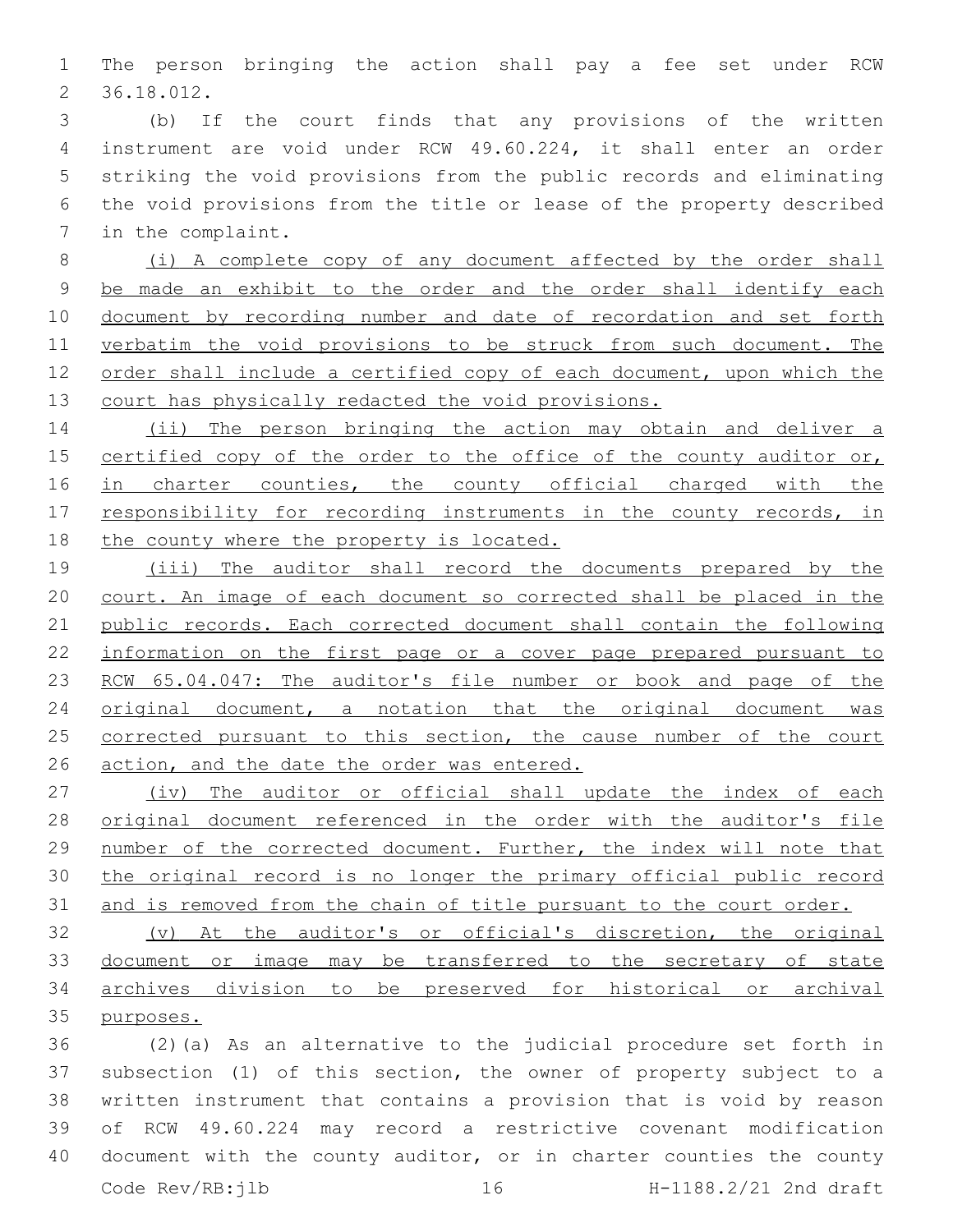1 official charged with the responsibility for recording instruments in 2 the county records, in the county in which the property is located.

3 (b) The modification document shall contain a recording reference 4 to the original written instrument.

5 (c) The modification document must state, in part:

 "The referenced original written instrument contains discriminatory provisions that are void and unenforceable under RCW 49.60.224 and federal law. This document strikes from the referenced original instrument all provisions that are void and unenforceable 10 under law."

11 (d) The effective date of the modification document shall be the 12 same as the effective date of the original written instrument.

 (e) If the owner causes to be recorded a modification document that contains modifications not authorized by this section, the county auditor or recording officer shall not incur liability for recording the document. Any liability that may result is the sole responsibility of the owner who caused the recordation.

18 (f) No filing or recording fees or otherwise authorized 19 surcharges shall be required for the filing of a modification 20 document pursuant to this section.

 (3) For the purposes of this section, "restrictive covenant modification document" or "modification document" means a standard form developed and designed by the Washington state association of 24 county auditors.

25 NEW SECTION. **Sec. 5.** This act applies to real estate 26 transactions entered into on or after January 1, 2022."

27 Correct the title.

EFFECT: Makes the following changes:

(1) Removes the requirement that the Department of Commerce establish and administer a grant program to review property records for unlawful racial restrictions and provide notice to property owners.

(2) Provides that, subject to appropriations, the University of Washington and Eastern Washington University shall conduct the review of existing recorded covenants and deed restrictions and provide notice to property owners of such restrictions.

(3) Specifies how the unlawful restrictions are to be stricken and removed from the chain of title.